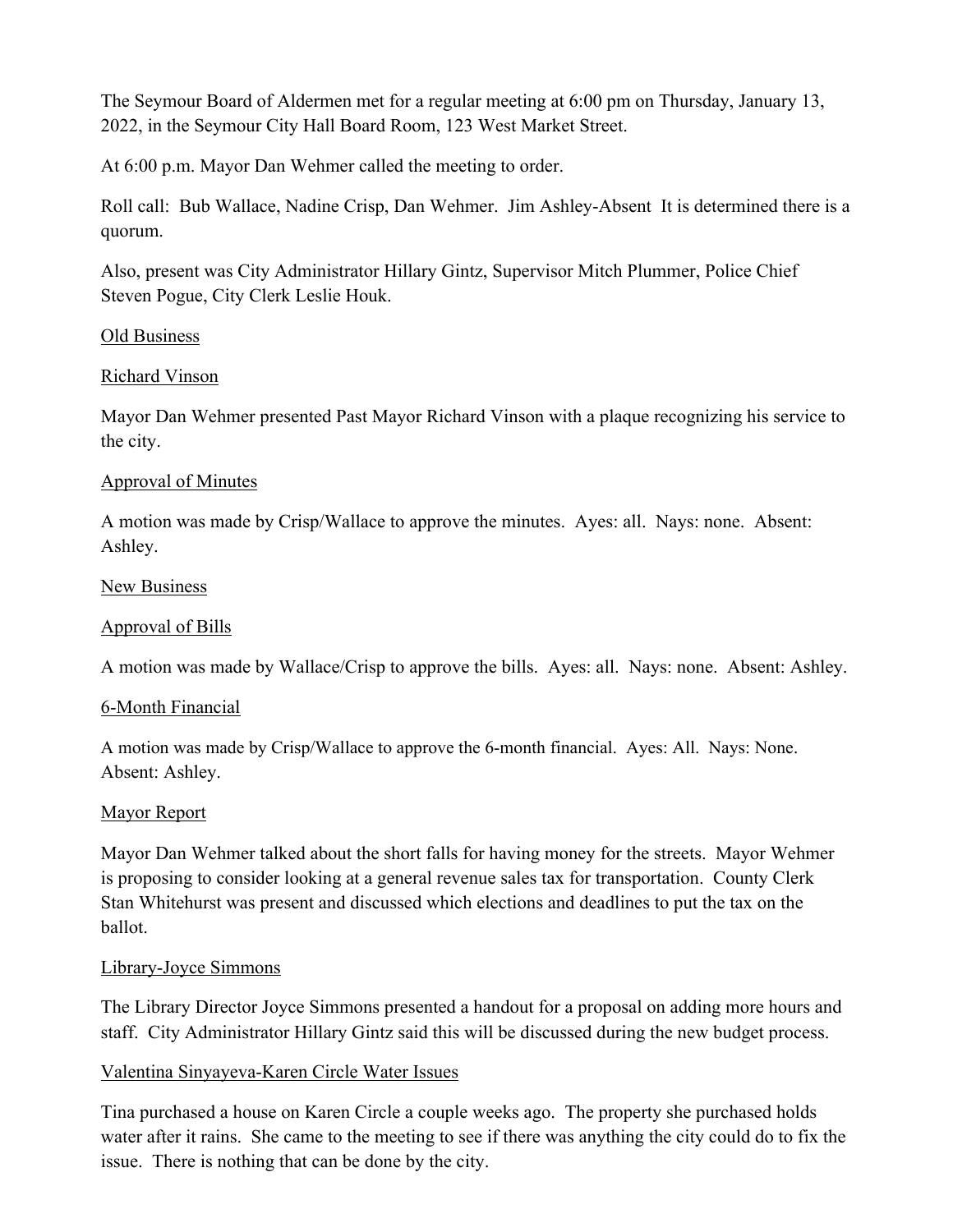### MODOT DocuSign Express Electronic Signature Agreement

A motion was made by Crisp/Wallace to approve the MODOT DocuSign Express Electronic Signature Agreement. Ayes: All. Nays: None. Absent: Ashley.

# ORDINANCE NUMBER 804 AN ORDINANCE TO AUTHORIZE THE CITY ADMINISTRATOR TO EXECUTE AN AGREEMENT BETWEEN THE CITY OF SEYMOUR AND THE MISSOURI HIGHWAY AND TRANSPORTATION COMMISSION

A motion was made by Wallace/Crisp to accept the first reading of Bill # 2022-804 Ordinance #804. An ordinance to authorize the City Administrator to execute an agreement between the City of Seymour and the Missouri Highway and Transportation Commission. Ayes: all. Nays: none. The following roll call vote was recorded. Alderman Bub Wallace-yes. Alderwoman Nadine Crisp-yes. Alderman Dan Wehmer-yes. Alderman Jim Ashley-Absent

A motion was made by Crisp/Wallace to accept the second and final reading of Bill # 2022-804 Ordinance #804. An ordinance to authorize the City Administrator to execute an agreement between the City of Seymour and the Missouri Highway and Transportation Commission. Ayes: all. Nays: none. The following roll call vote was recorded. Alderman Bub Wallace-yes. Alderwoman Nadine Crisp-yes. Alderman Dan Wehmer-yes. Alderman Jim Ashley-Absent

#### Rezoning-Tim Denson Clinton Ave & Steel St Property

Tim Denson has been working with County Surveyor Gary Drennan on fixing the zoning on his properties located on Clinton & Steel. They met with Planning and Zoning to go through the process of rezoning his lot on Steel Street from Residential to Commercial and two lots on Clinton Ave from Commercial to Residential. Planning and Zoning recommends to the Board of Aldermen to approve the rezoning. A motion was made by Wallace/Crisp to approve the rezoning and have the ordinance on the next agenda. Ayes: All. Nays: None. Absent: Ashley.

## Department Reports

## See Report.

Fire Chief Shawn Crump has a volunteer that is going to retire. Chief Crump would like to plan an event for his retirement.

## Police Report

See Report.

## City Administrator Report

City Administrator Hillary Gintz passed out the calendar for January.